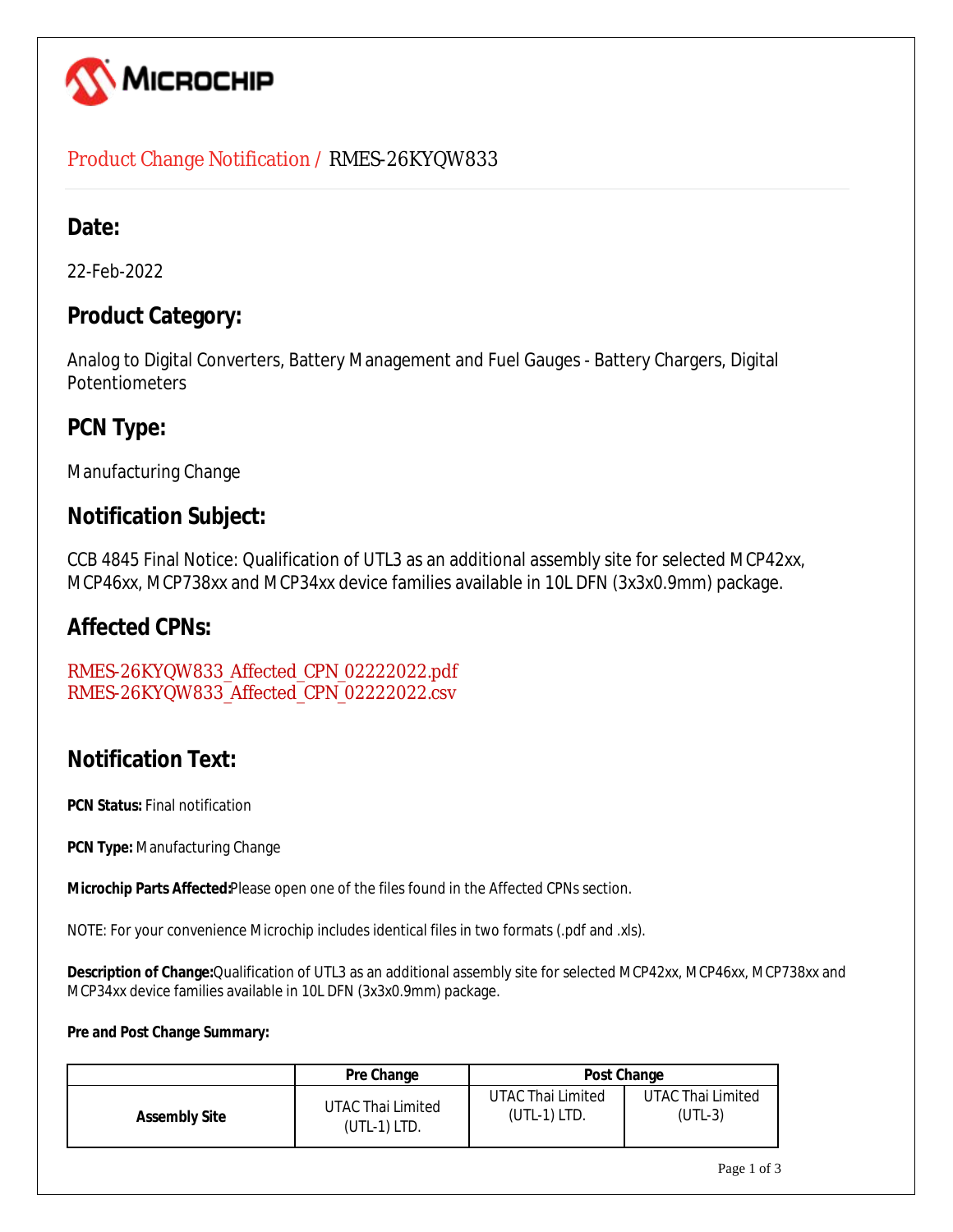|                           | (NSEB)  | (NSEB)           | UTL3)   |
|---------------------------|---------|------------------|---------|
| Wire material             | Au      | Au               | Au      |
| Die attach material       | 8600    | 8600             | 8600    |
| Molding compound material | G700LTD | G700LTD          | G700LTD |
| Lead frame material       | C194    | C <sub>194</sub> | C194    |

#### **Impacts to Data Sheet:**

None

**Change Impact:**None

**Reason for Change:**To improve manufacturability and productivity by qualifying UTL3 as an additional assembly site.

**Change Implementation Status:**In Progress

**Estimated First Ship Date:**March 30, 2022 (date code: 2214)

NOTE: Please be advised that after the estimated first ship date customers may receive pre and post change parts.

#### **Time Table Summary:**

|                                     | September 2021 |    |    |    | February 2022 |   |    | <b>March 2022</b> |    |    |    |    |    |    |    |
|-------------------------------------|----------------|----|----|----|---------------|---|----|-------------------|----|----|----|----|----|----|----|
| Workweek                            | 36             | 37 | 38 | 39 | 40            | > | 06 | 07                | 08 | 09 | 10 | 11 | 12 | 13 | 14 |
| Initial PCN Issue<br>Date           |                |    |    |    | X             |   |    |                   |    |    |    |    |    |    |    |
| Qual Report<br>Availability         |                |    |    |    |               |   |    |                   |    | Χ  |    |    |    |    |    |
| Final PCN Issue<br>Date             |                |    |    |    |               |   |    |                   |    | Χ  |    |    |    |    |    |
| Estimated<br>Implementation<br>Date |                |    |    |    |               |   |    |                   |    |    |    |    |    |    | χ  |

#### **Method to Identify Change:**

Traceability code

**Qualification Report:**Please open the attachments included with this PCN labeled as PCN\_#\_Qual\_Report.

**Revision History:September 27, 2021:** Issued initial notification.**February 22, 2022:** Issued final notification. Attached the Qualification Report. Provided estimated first ship date to be on March 30, 2022.

The change described in this PCN does not alter Microchip's current regulatory compliance regarding the material content of the applicable products.

## **Attachments:**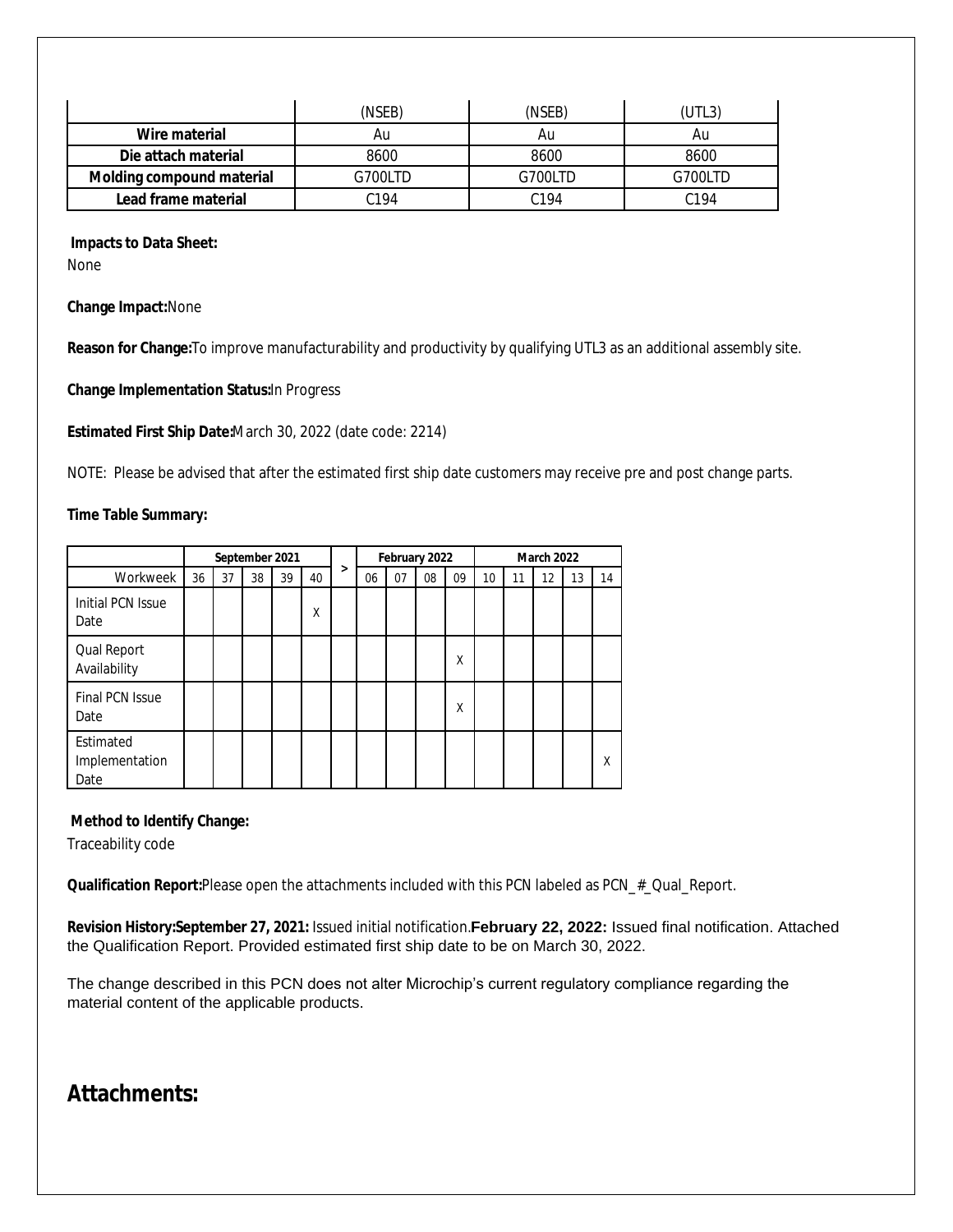### PCN\_RMES-26KYQW833\_Qual\_Report.pdf

Please contact your local Microchip sales office with questions or concerns regarding this notification.

### **Terms and Conditions:**

If you wish to receive Microchip PCNs via email please register for our PCN email service at our PCN home page select register then fill in the required fields. You will find instructions about registering for Microchips PCN email service in the PCN FAQ section.

If you wish to change your PCN profile, including opt out, please go to the PCN home page select login and sign into your myMicrochip account. Select a profile option from the left navigation bar and make the applicable selections.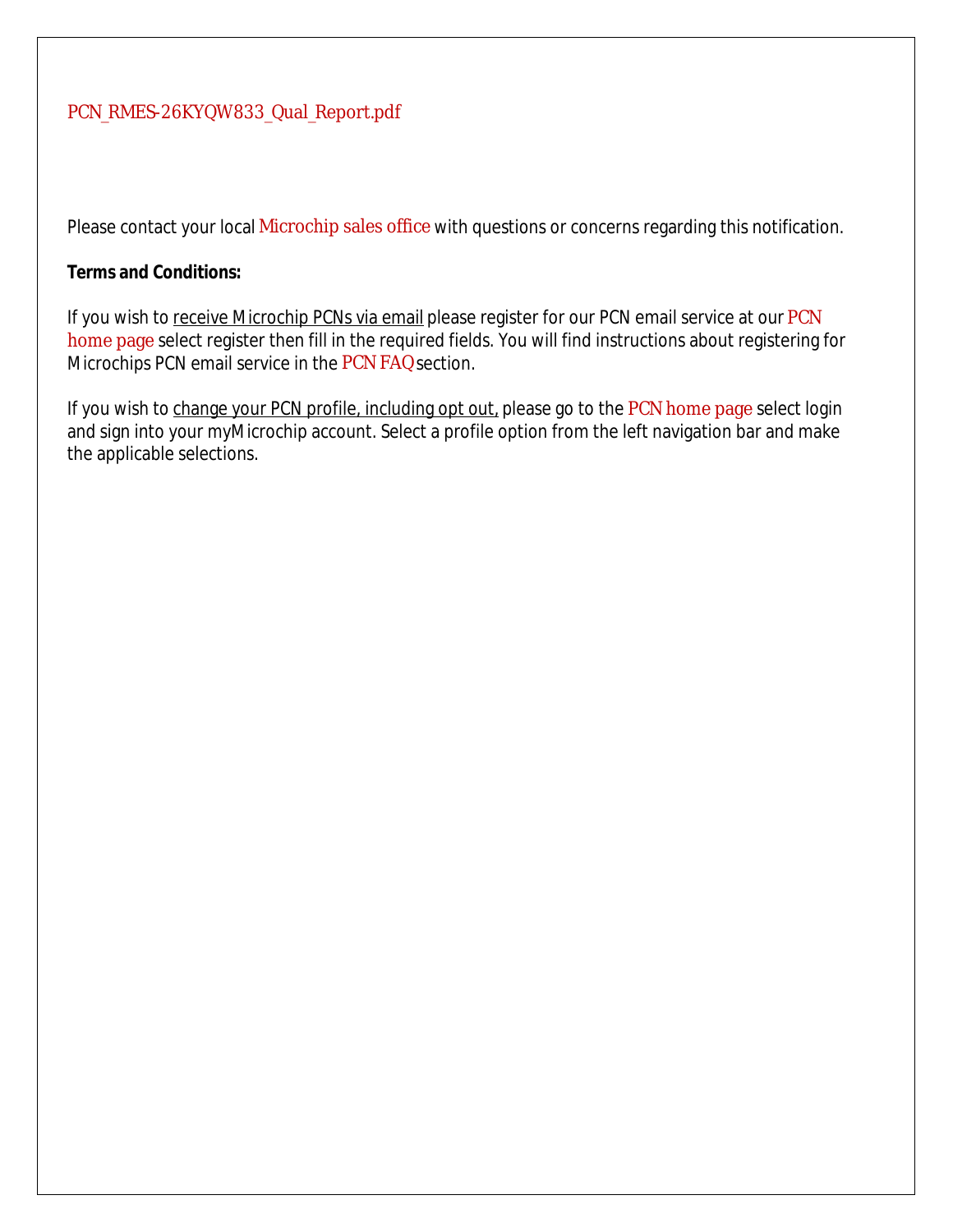

## **QUALIFICATION REPORT SUMMARY** RELIABILITY LABORATORY

# **PCN #: RMES-26KYQW833**

**Date: January 31, 2022**

**Qualification of UTL3 as an additional assembly site for selected MCP42xx, MCP46xx, MCP738xx and MCP34xx device families available in 10L DFN (3x3x0.9mm) package.**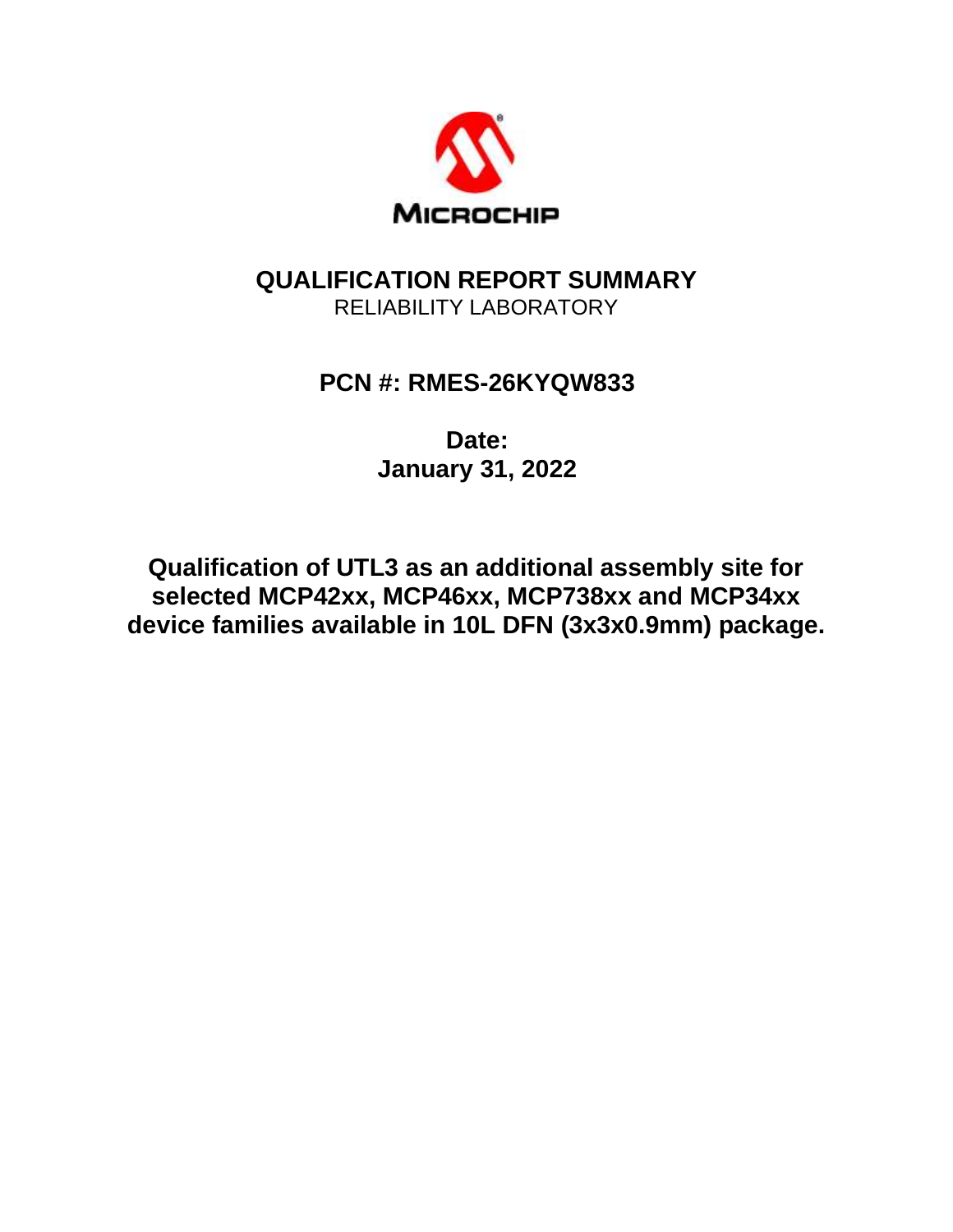

**Purpose Qualification of UTL3 as an additional assembly site for selected MCP42xx, MCP46xx, MCP738xx and MCP34xx device families available in 10L DFN (3x3x0.9mm) package.**

| CCB No.                    | 4845             |
|----------------------------|------------------|
| CN                         | ES363638         |
| <b>QUAL ID</b>             | R2101067 Rev. A  |
| <b>MP CODE</b>             | D5AL2YE2XR05     |
| Part No.                   | MCP4262T-502E/MF |
| <b>Bonding No.</b>         | A-031096 Rev. G  |
| <u>Package</u>             |                  |
| <b>Type</b>                | 10LD DFN         |
| Package size               | 3x3x0.9 mm       |
| <b>Lead Frame</b>          |                  |
| Paddle size                | 71x102 mils      |
| <b>Material</b>            | C <sub>194</sub> |
| <b>Surface</b>             | Ag on lead only  |
| <b>Process</b>             | Etched           |
| <b>Lead Lock</b>           | U-groove         |
| <b>Part Number</b>         | FR0040           |
| <b>Material</b>            |                  |
| Epoxy                      | 8600             |
| Wire                       | Au wire          |
| <b>Mold Compound</b>       | G700LTD          |
| <b>Plating Composition</b> | Matte Tin        |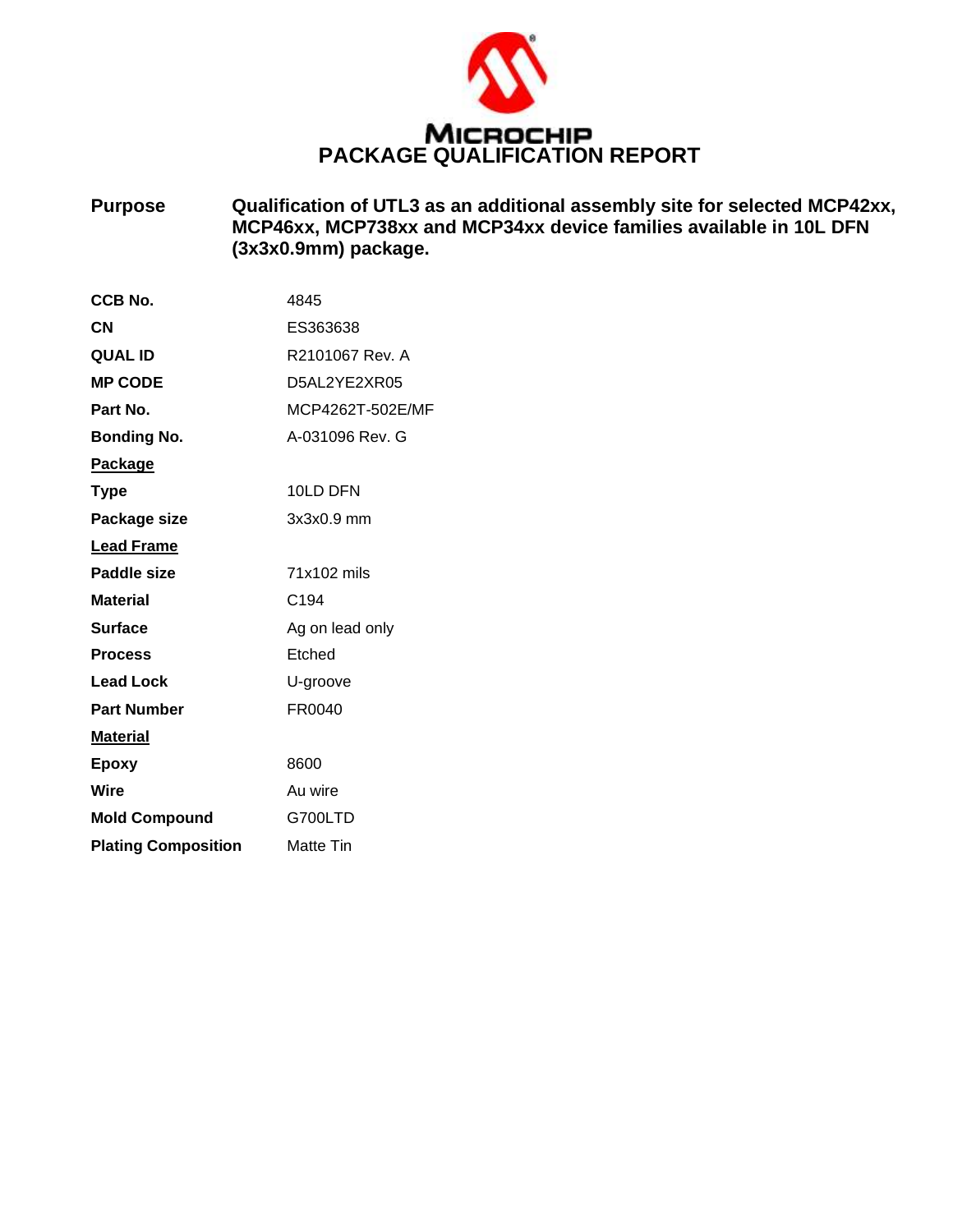

### **Manufacturing Information**

| <b>Assembly Lot No.</b> | Wafer Lot No.     | <b>Date Code</b> |
|-------------------------|-------------------|------------------|
| NSEB222600478,000       | TMPE222098452.A00 | 2138459          |
| NSEB222600479.000       | TMPE222098452.A00 | 213845A          |
| NSEB222600480.000       | TMPE222098452.A00 | 213945B          |

**Result**  $\boxed{X}$  Pass  $\boxed{\phantom{0}}$  Fail

10LD DFN (3x3x0.9 mm) assembled by NSEB pass reliability test per QCI-39000. This package was qualified the Moisture/Reflow Sensitivity Classification Level 1 at 260°C reflow temperature per IPC/JEDEC J-STD-020E standard.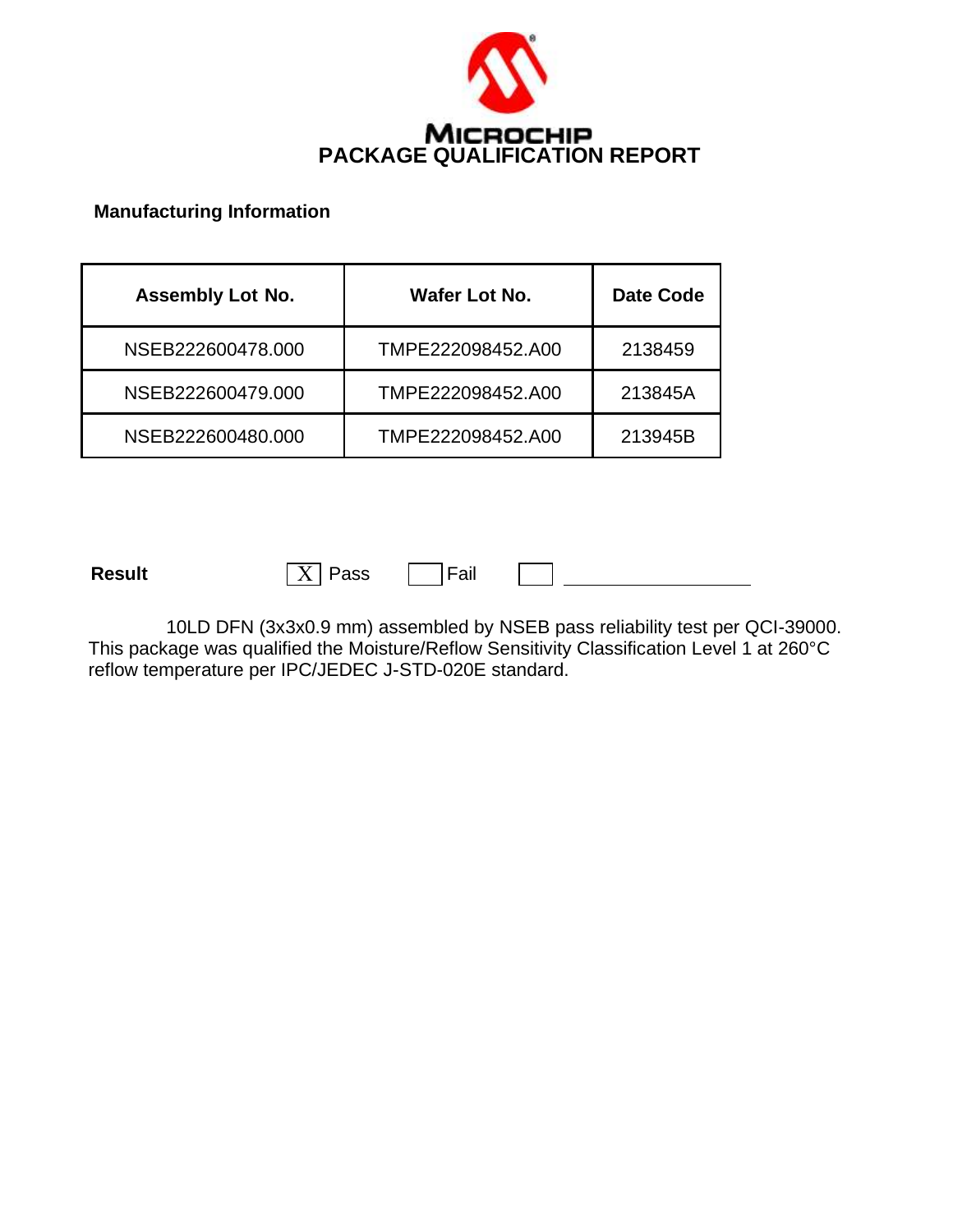| <b>PACKAGE QUALIFICATION REPORT</b>          |                                                                        |                            |                |        |        |                        |  |  |  |
|----------------------------------------------|------------------------------------------------------------------------|----------------------------|----------------|--------|--------|------------------------|--|--|--|
| <b>Test Number</b><br>(Reference)            | <b>Test Condition</b>                                                  | Standard/<br><b>Method</b> | Qty.<br>(Acc.) | Def/SS | Result | <b>Remarks</b>         |  |  |  |
| <b>Precondition</b><br><b>Prior Perform</b>  | <b>Electrical Test: +25 °C and 125 °C</b><br>System: J750              | JESD22-<br>A113            | 693(0)         | 693    |        | Good<br><b>Devices</b> |  |  |  |
| <b>Reliability Tests</b><br>(At MSL Level 1) | Bake 150°C, 24 hrs<br><b>System: CHINEE</b>                            | JIP/<br><b>IPC/JEDEC</b>   |                | 693    |        |                        |  |  |  |
|                                              | 85°C/85%RH Moisture Soak 168 hrs.<br>System: TABAI ESPEC Model PR-3SPH | <b>J-STD-020E</b>          |                | 693    |        |                        |  |  |  |
|                                              | 3x Convection-Reflow 265°C max<br>System: Vitronics Soltec MR1243      |                            |                | 693    |        |                        |  |  |  |
|                                              | Electrical Test: +25°C and 125°C<br>System: J750                       |                            |                | 0/693  | Pass   |                        |  |  |  |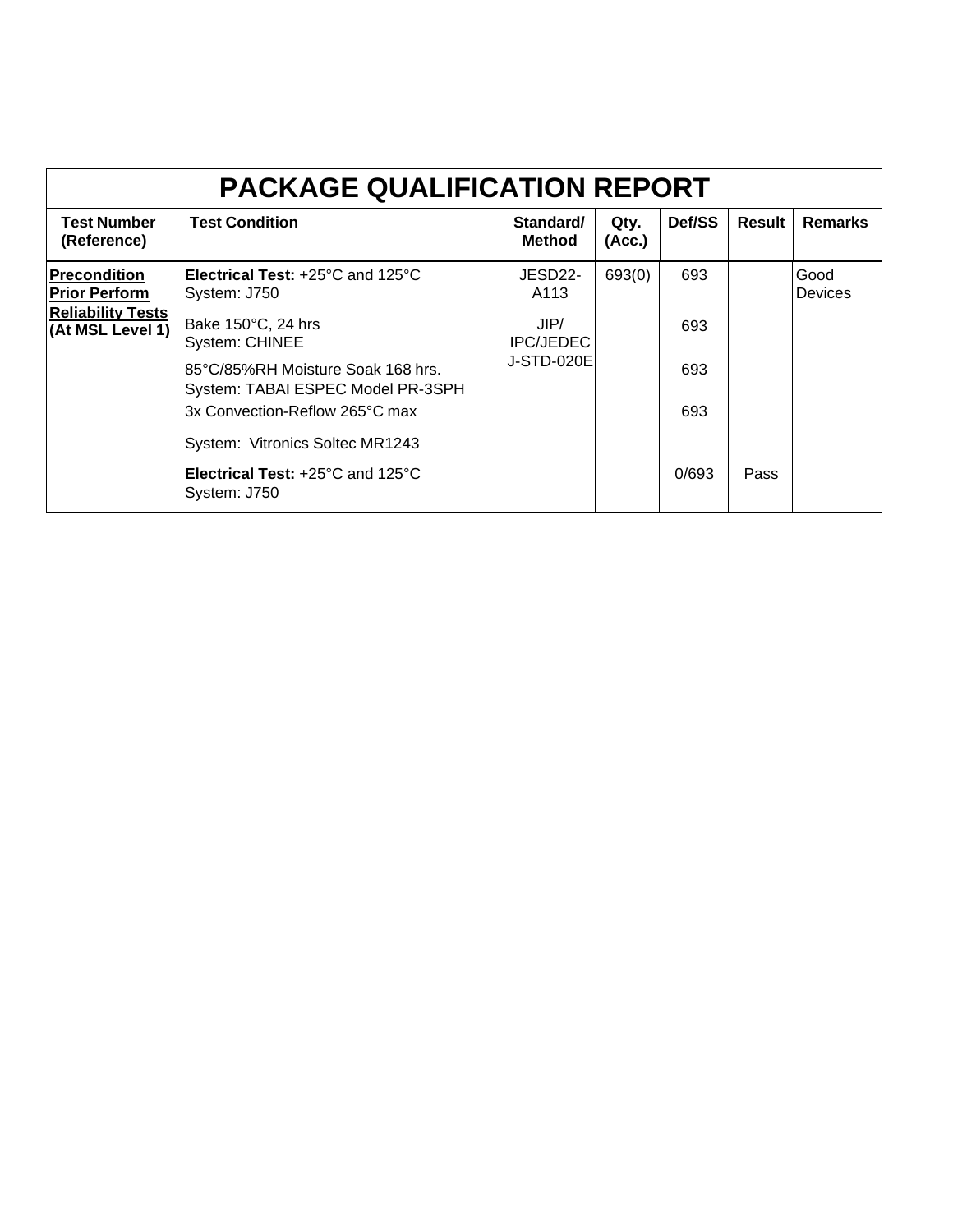| <b>PACKAGE QUALIFICATION REPORT</b> |                                                                                              |                            |                |         |      |                                               |  |  |
|-------------------------------------|----------------------------------------------------------------------------------------------|----------------------------|----------------|---------|------|-----------------------------------------------|--|--|
| <b>Test Number</b><br>(Reference)   | <b>Test Condition</b>                                                                        | Standard/<br><b>Method</b> | Qty.<br>(Acc.) | Def/SS. |      | <b>Result Remarks</b>                         |  |  |
|                                     | <b>Stress Condition:</b><br>-65°C to +150°C, 500 Cycles<br>System: TABAI ESPEC TSA-70H       | JESD22-<br>A104            |                | 231     |      | Parts had been<br>pre-conditioned<br>at 260°C |  |  |
|                                     | Electrical Test: +125°C<br>System: J750                                                      |                            | 231(0)         | 0/231   |      | Pass 77 units / lot                           |  |  |
| <b>Temp Cycle</b>                   |                                                                                              |                            |                |         |      |                                               |  |  |
|                                     | <b>Bond Strength:</b><br>Wire Pull $(> 2.5$ grams)                                           |                            | 15(0)          | 0/15    | Pass |                                               |  |  |
|                                     | Bond Shear (>15.00 grams)                                                                    |                            | 15(0)          | 0/15    | Pass |                                               |  |  |
|                                     | <b>Stress Condition:</b><br>+130°C/85%RH, 96 hrs.<br>System: HAST 6000X                      | JESD22-<br>A118            |                | 231     |      | Parts had been<br>pre-conditioned<br>at 260°C |  |  |
|                                     | UNBIASED-HAST Electrical Test: +25°C<br>System: J750                                         |                            | 231(0)         | 0/231   | Pass | 77 units / lot                                |  |  |
|                                     |                                                                                              |                            |                |         |      |                                               |  |  |
|                                     | <b>Stress Condition:</b><br>+130°C/85%RH, 96 hrs. Bias Volt: 5.5 Volts<br>System: HAST 6000X | JESD22-<br>A110            |                | 231     |      | Parts had been<br>pre-conditioned<br>at 260°C |  |  |
| <b>HAST</b>                         | Electrical Test: +25°C and 125°C<br>System: J750                                             |                            | 231(0)         | 0/231   | Pass | 77 units / lot                                |  |  |
|                                     |                                                                                              |                            |                |         |      |                                               |  |  |